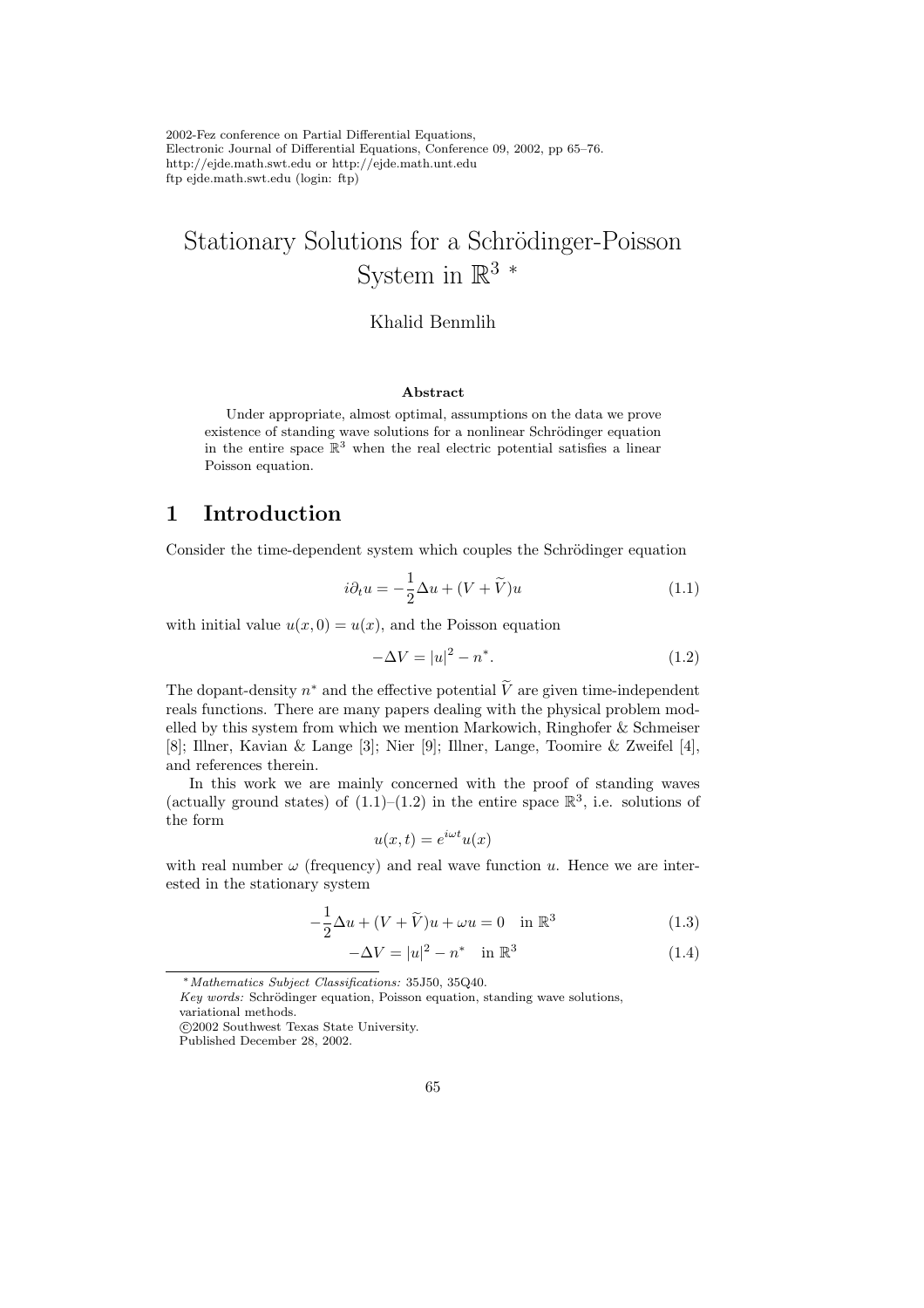under appropriate, almost optimal, assumptions on  $\tilde{V}$  and  $n^*$ . We suppose first that  $\widetilde{V} \in L^1_{\text{loc}}(\mathbb{R}^3)$  and  $n^* \in L^{6/5}(\mathbb{R}^3)$ .

Let us remark that if  $V_0$  is such that  $-\Delta V_0 = -n^*$  then  $(0, V_0)$  is a solution of the system (1.3)-(1.4). But here, we deal with solutions  $(u, V)$  in  $H^1(\mathbb{R}^3) \times$  $\mathcal{D}^{1,2}(\mathbb{R}^3)$  such that  $u \not\equiv 0$ .

F. Nier  $[9]$  has studied the system  $(1.3)-(1.4)$ . He has showed the existence of a solution for small data i.e. when  $\|\tilde{V}\|_{L^2}$  and  $\|n^*\|_{L^2}$  are small enough. Conversely to our approach here, he has began by solving  $(1.3)$  for a fixed V and investigate the Poisson equation then obtained.

In this paper we solve first explicitly the Poisson equation (1.4) for a fixed u in  $H^1(\mathbb{R}^3)$ . Next we substitute this solution  $V = V(u)$  in the Schrödinger equation (1.3) and look into the solvability of

$$
-\frac{1}{2}\Delta u + (V(u) + \widetilde{V})u + \omega u = 0 \quad \text{in } \mathbb{R}^3.
$$
 (1.5)

Using the explicit formula of  $V(u)$ , this equation appears as a Hartree equation studied by P.L. Lions [6] in the case where  $n^* \equiv 0$  and  $V(x) := -2/|x|$ . The fact that  $\tilde{V}$  in [6] converges to zero at infinity plays a crucial role to prove existence of solutions. However, in this paper we show that a slight modification of the arguments used in that paper allows us to prove existence of a ground state in the case  $\tilde{V}$  satisfying (1.7), (1.9) and  $n^*$  not necessarily zero (but satisfying (1.8) and (1.9) as below).

Before giving our hypotheses on  $\tilde{V}$  and  $n^*$  let us define a decomposition which will be useful in the sequel.

**Definition 1.1** We say that g satisfies the decomposition  $(1.6)$  if:

- (i)  $g \in L^1_{\text{loc}}(\mathbb{R}^3)$ ,
- (ii)  $q > 0$ , and
- (iii) There exists  $q_0 \in [3/2, \infty] : \forall \lambda > 0 \exists g_{1\lambda} \in L^{q_0}(\mathbb{R}^3), q_\lambda \in ]3/2, \infty[$  and  $g_{2\lambda} \in L^{q_{\lambda}}(\mathbb{R}^3)$  such that

$$
g = g_{1\lambda} + g_{2\lambda}
$$
 and  $\lim_{\lambda \to 0} ||g_{1\lambda}||_{L^{q_0}} = 0.$  (1.6)

For convenience, we use throughout this paper the following notations:

- $\|\cdot\|$  denotes the norm  $\|\cdot\|_{L^2}$  on  $L^2(\mathbb{R}^3)$ ,
- $\mathbb{I}_A$  denotes the characteristic function of the set  $A \subset \mathbb{R}^3$ ,
- $[F \leq \lambda]$  denotes the set  $\{x: F(x) \leq \lambda\}$  for a function F and  $\lambda \in \mathbb{R}$ .

Let us give now two examples of functions satisfying the conditions in Definition 1.1.

Example 1.2 The following two functions satisfy the decomposition (1.6):

- (i)  $g(x) := 1/|x|^{\alpha}$  for some  $0 < \alpha < 2$ .
- (ii) |g| where g is a function in  $L^r(\mathbb{R}^3)$  for some  $r > 3/2$ .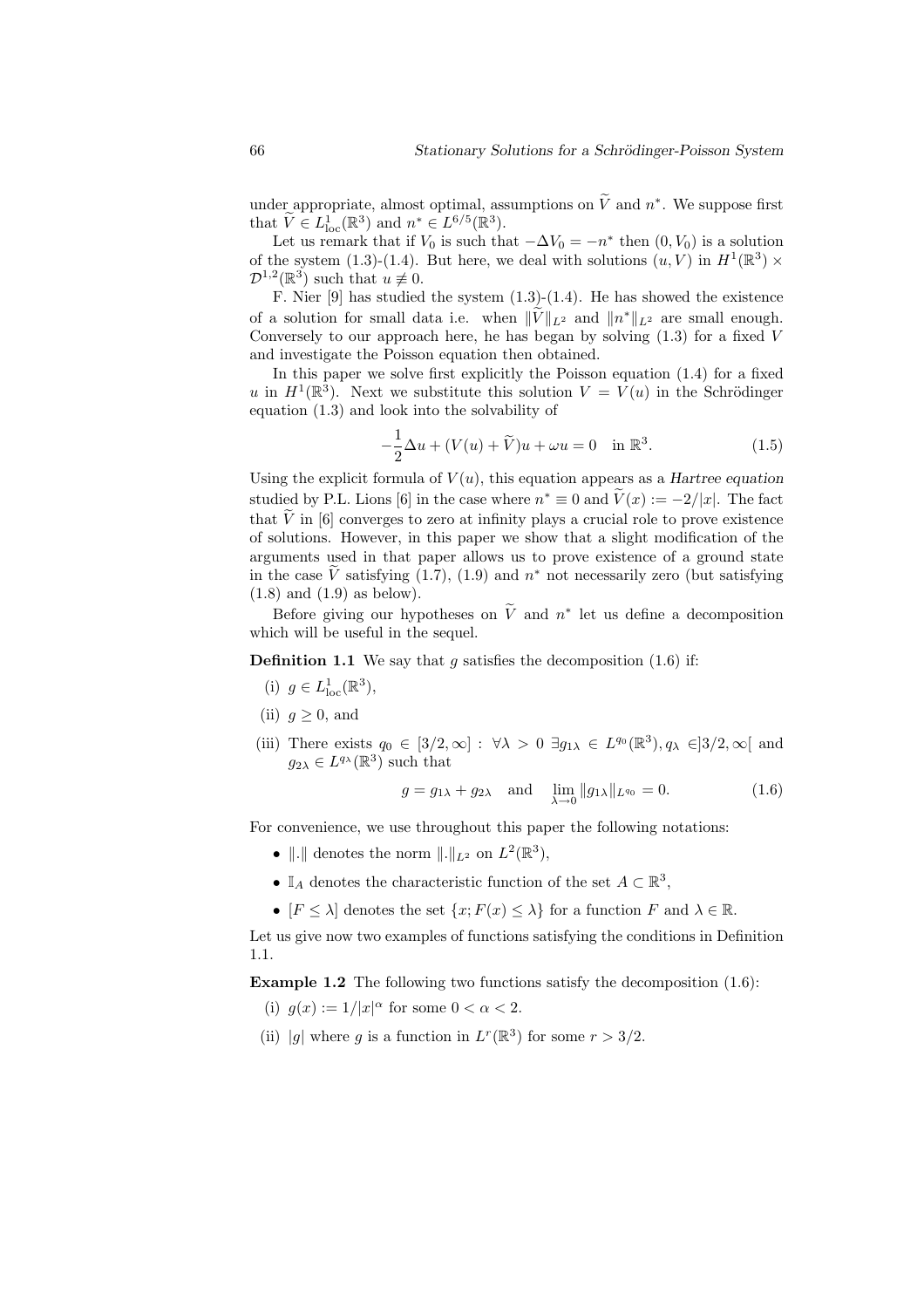**Proof.** To prove (i) we write, for  $\lambda > 0$ ,

$$
\frac{1}{|x|^{\alpha}}:=\underbrace{\frac{1}{|x|^{\alpha}}\mathbb{I}_{[|x|>1/\lambda]}}_{g_{1\lambda}}+\underbrace{\frac{1}{|x|^{\alpha}}\mathbb{I}_{[|x|\leq 1/\lambda]}}_{g_{2\lambda}}.
$$

Elementary calculations give

$$
||g_{1\lambda}||_{L^{q_0}}^{q_0} = \frac{4\pi}{\alpha q_0 - 3} (\lambda)^{\alpha q_0 - 3}
$$
 and  $||g_{2\lambda}||_{L^q}^q = \frac{4\pi}{3 - \alpha q} (\frac{1}{\lambda})^{3 - \alpha q}.$ 

Hence it suffices to choose any finite numbers  $q_0$  ,  $q$  such that  $3/2 < q < 3/\alpha <$  $q_0$ .

To show (ii) write, as above,

$$
|g|:=\underbrace{|g|\mathbb{I}_{[|g|\leq \lambda]}}_{g_{1\lambda}}+\underbrace{|g|\mathbb{I}_{[|g|>\lambda]}}_{g_{2\lambda}}.
$$

It is clear that  $||g_{1\lambda}||_{L^{\infty}} \leq \lambda (q_0 = \infty)$  and  $||g_{2\lambda}||_{L^r} \leq ||g||_{L^r} (q_{\lambda} = r).$ 

Hypotheses. In what follows we assume that

 $\widetilde{V}^+ \in L^1_{loc}(\mathbb{R}^3)$  and  $\widetilde{V}^-$  satisfies the decomposition  $(1.6)$ ,  $(1.7)$ 

where  $\widetilde{V}^+(x) := \max(\widetilde{V}(x), 0)$  and  $\widetilde{V}^-(x) := \max(-\widetilde{V}(x), 0)$ . We suppose also that

$$
n^* \in L^1 \cap L^{6/5}(\mathbb{R}^3)
$$
\n(1.8)

and finally if we denote by

$$
\varrho(x) := 2\widetilde{V}(x) - \frac{1}{2\pi} \int_{\mathbb{R}^3} \frac{n^*(y)}{|x - y|} dy
$$

we assume that

$$
\inf \left\{ \int_{\mathbb{R}^3} \left( |\nabla \varphi|^2 + \varrho(x) \varphi^2 \right) dx, \int_{\mathbb{R}^3} |\varphi|^2 = 1 \right\} < 0. \tag{1.9}
$$

Remark that in the case of [6] (where  $n^* \equiv 0$  and  $V(x) := -2/|x|$ ), all the three hypotheses above are satisfied. Indeed,  $(1.7)$  and  $(1.8)$  follow from  $(i)$  of Example 1.2. Moreover, if we consider  $\Phi(x) := e^{-2|x|}$  then it verifies

$$
-\Delta\Phi - 4\frac{\Phi}{|x|} = -4\Phi,
$$

and consequently

$$
\inf\Big\{\int_{\mathbb{R}^3}|\nabla \varphi|^2-4\int_{\mathbb{R}^3}\frac{\varphi^2}{|x|}dx,\int_{\mathbb{R}^3}|\varphi|^2=1\Big\}<0
$$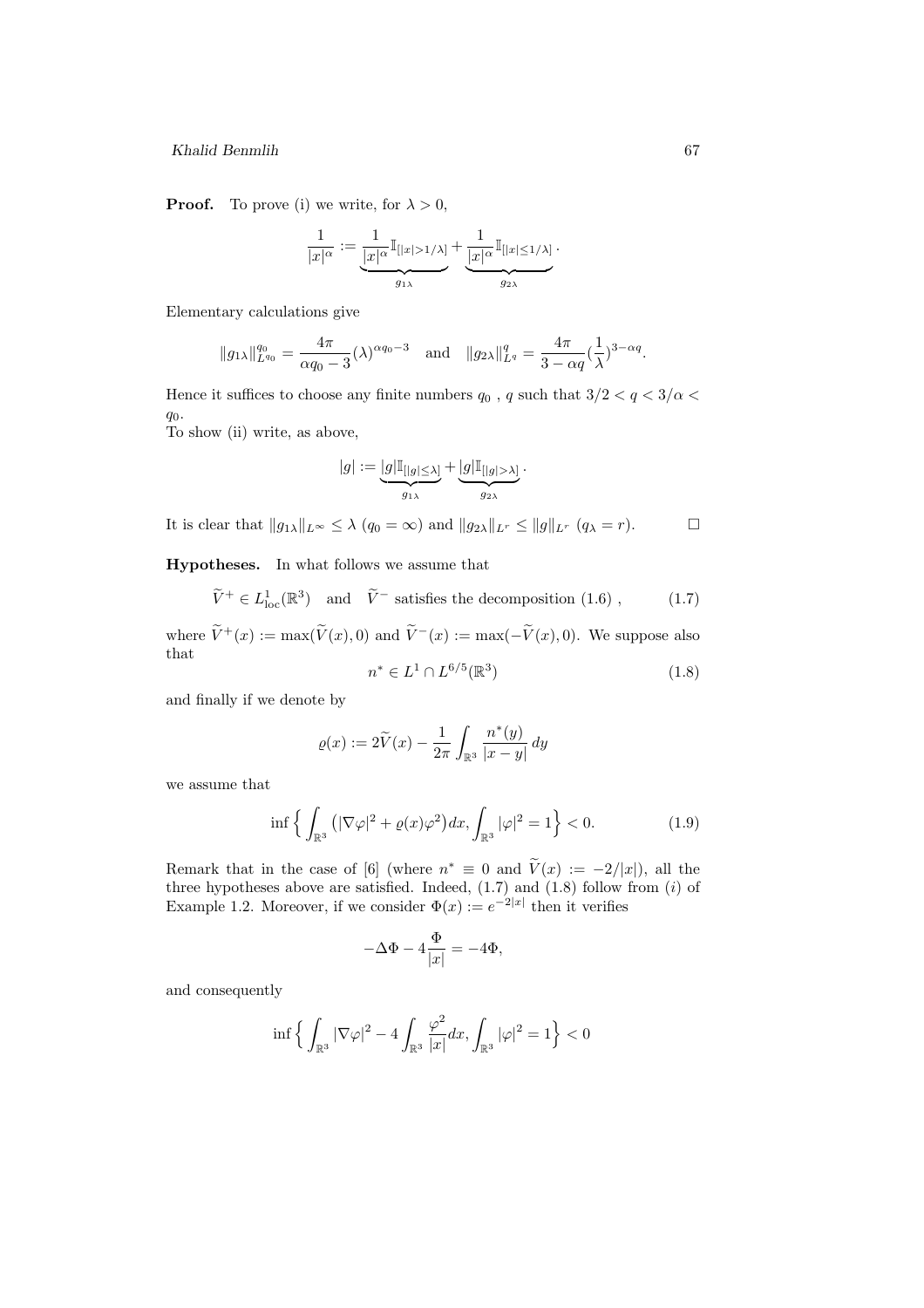i.e.(1.9) is satisfied also.

Our main result is the following. We prove that the Schrödinger–Poisson system  $(1.3)-(1.4)$  has a ground state, minimizing the energy functional corresponding to  $(1.5)$ , given by (see Lemma 2.2):

$$
E(\varphi) := \frac{1}{4} \int_{\mathbb{R}^3} |\nabla \varphi|^2 dx + \frac{1}{4} \int_{\mathbb{R}^3} |\nabla V(\varphi)|^2 dx + \frac{1}{2} \int_{\mathbb{R}^3} \widetilde{V} \varphi^2 dx + \frac{\omega}{2} \int_{\mathbb{R}^3} \varphi^2 dx \tag{1.10}
$$

**Theorem 1.3** Under the assumptions (1.7), (1.8), and (1.9) there exists  $\omega_* > 0$ such that for all  $0 < \omega < \omega_*$  the equation (1.5) has a nonnegative solution  $u \neq 0$ which minimizes the functional  $E$ :

$$
E(u) = \min_{\varphi \in H^1(\mathbb{R}^3)} E(\varphi).
$$

The remainder of this paper is organized as follows: In section 2 we present some preliminary lemmas which will be useful in the sequel. In section 3, we conclude by proving our main result.

## 2 Preliminary results

In this section we present a few preliminary lemmas which shall be required in several proofs. Recall (cf. [7, Theorem I.1] or [10, p.151]) that  $\mathcal{D}^{1,2}(\mathbb{R}^3)$  is the completion of  $C_0^{\infty}(\mathbb{R}^3)$  for the norm

$$
\|\varphi\|_{\mathcal{D}^{1,2}} = \Big(\int_{\mathbb{R}^3} |\nabla \varphi|^2 dx\Big)^{1/2}.
$$

By a Sobolev inequality,  $\mathcal{D}^{1,2}(\mathbb{R}^3)$  is continuously embedded in  $L^6(\mathbb{R}^3)$ , an equivalent characterization is

$$
\mathcal{D}^{1,2}(\mathbb{R}^3) := \left\{ \varphi \in L^6(\mathbb{R}^3); |\nabla \varphi| \in L^2(\mathbb{R}^3) \right\}.
$$

For the solvability of the Poisson equation (1.3) we state the following lemma.

**Lemma 2.1** For all  $f \in L^{6/5}(\mathbb{R}^3)$ , the equation

$$
-\Delta W = f \quad in \, \mathbb{R}^3 \tag{2.1}
$$

has a unique solution  $W \in \mathcal{D}^{1,2}(\mathbb{R}^3)$  given by

$$
W(f)(x) = \frac{1}{4\pi} \int_{\mathbb{R}^3} \frac{f(y)}{|x - y|} \, dy. \tag{2.2}
$$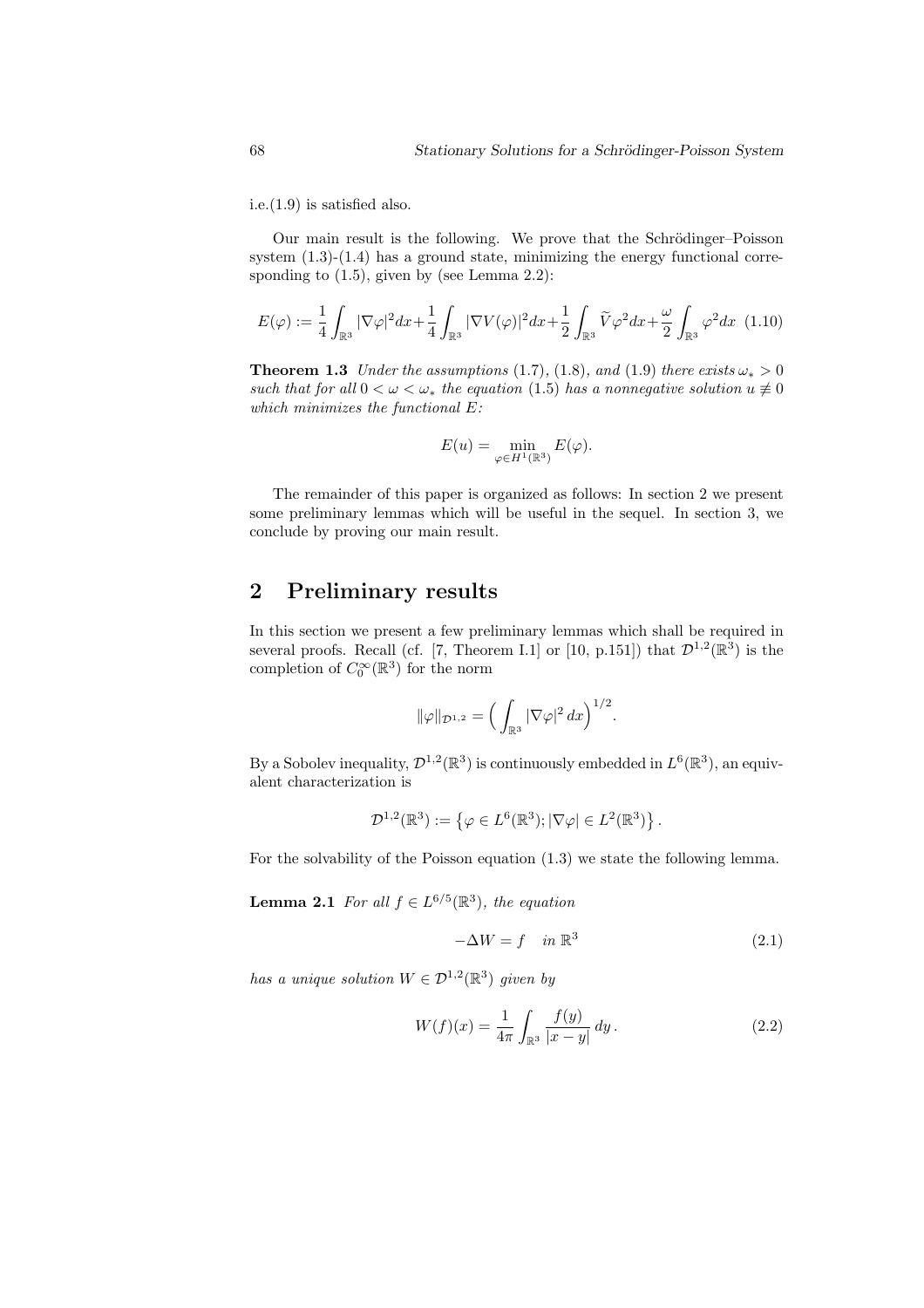**Proof.** The existence and the uniqueness of the solution of  $(2.1)$  follow from corollary 3.1.4 of reference [5], by minimizing on  $\mathcal{D}^{1,2}(\mathbb{R}^3)$  the functional

$$
J(v) = \frac{1}{2} \int_{\mathbb{R}^3} |\nabla v|^2 dx - \int_{\mathbb{R}^3} fv dx.
$$

For this, using Hölder's and Sobolev's inequalities we check easily that  $J$  is coercive (that is  $J(v_n) \to +\infty$  as  $||v_n||_{\mathcal{D}^{1,2}} \to \infty$ ), strictly convex, lower semicontinuous and  $C^1$  on  $\mathcal{D}^{1,2}(\mathbb{R}^3)$ . Hence J attains its minimum at  $W \in \mathcal{D}^{1,2}(\mathbb{R}^3)$ which is the unique solution of  $(2.1)$ .

By uniqueness,  $W$  is the Newtonian potential of  $f$  and has (cf. [1, p.235]) an explicit formula given by  $(2.2)$ . Furthermore, multiplying  $(2.1)$  by W and integrating we obtain

$$
\|\nabla W\|^2 = \int_{\mathbb{R}^3} f(x)W(x)dx.
$$

After using Hölder and Sobolev inequalities we get

$$
\|\nabla W\| \le S_*^{1/2} \|f\|_{L^{6/5}} \tag{2.3}
$$

where  $S_*$  is the best Sobolev constant in

$$
||v||_{L^{6}(\mathbb{R}^{3})}^{2} \leq S_{*}||\nabla v||_{L^{2}(\mathbb{R}^{3})}^{2}.
$$
\n(2.4)

Hence the linear mapping  $f \mapsto W$  is continuous from  $L^{6/5}(\mathbb{R}^3)$  into  $\mathcal{D}^{1,2}(\mathbb{R}^3)$ .

 $\Box$ 

Now in order to find a solution of equation (1.5), we are going to show that the operator

$$
v \mapsto -\frac{1}{2}\Delta v + (W(|v|^2 - n^*) + \widetilde{V})v + \omega v
$$

is the derivative of a functional  $I: H^1(\mathbb{R}^3) \to \mathbb{R}$  and hence equation (1.5) has a variational structure. To this end, we have the following lemma (see also [3])

**Lemma 2.2** Let  $n^* \in L^{6/5}(\mathbb{R}^3)$ . For  $\varphi \in H^1(\mathbb{R}^3)$  we denote by  $V(\varphi) :=$  $W(|\varphi|^2 - n^*)$  the unique solution of (2.1) when  $f := |\varphi|^2 - n^*$ . Define

$$
I(\varphi) := \frac{1}{4} \int_{\mathbb{R}^3} |\nabla V(\varphi)|^2 dx.
$$

Then I is  $C^1$  on  $H^1(\mathbb{R}^3)$  and its derivative is given by

$$
\langle I^{'}(\varphi), \psi \rangle = \int_{\mathbb{R}^3} V(\varphi)\varphi \psi dx \quad \forall \psi \in H^1(\mathbb{R}^3). \tag{2.5}
$$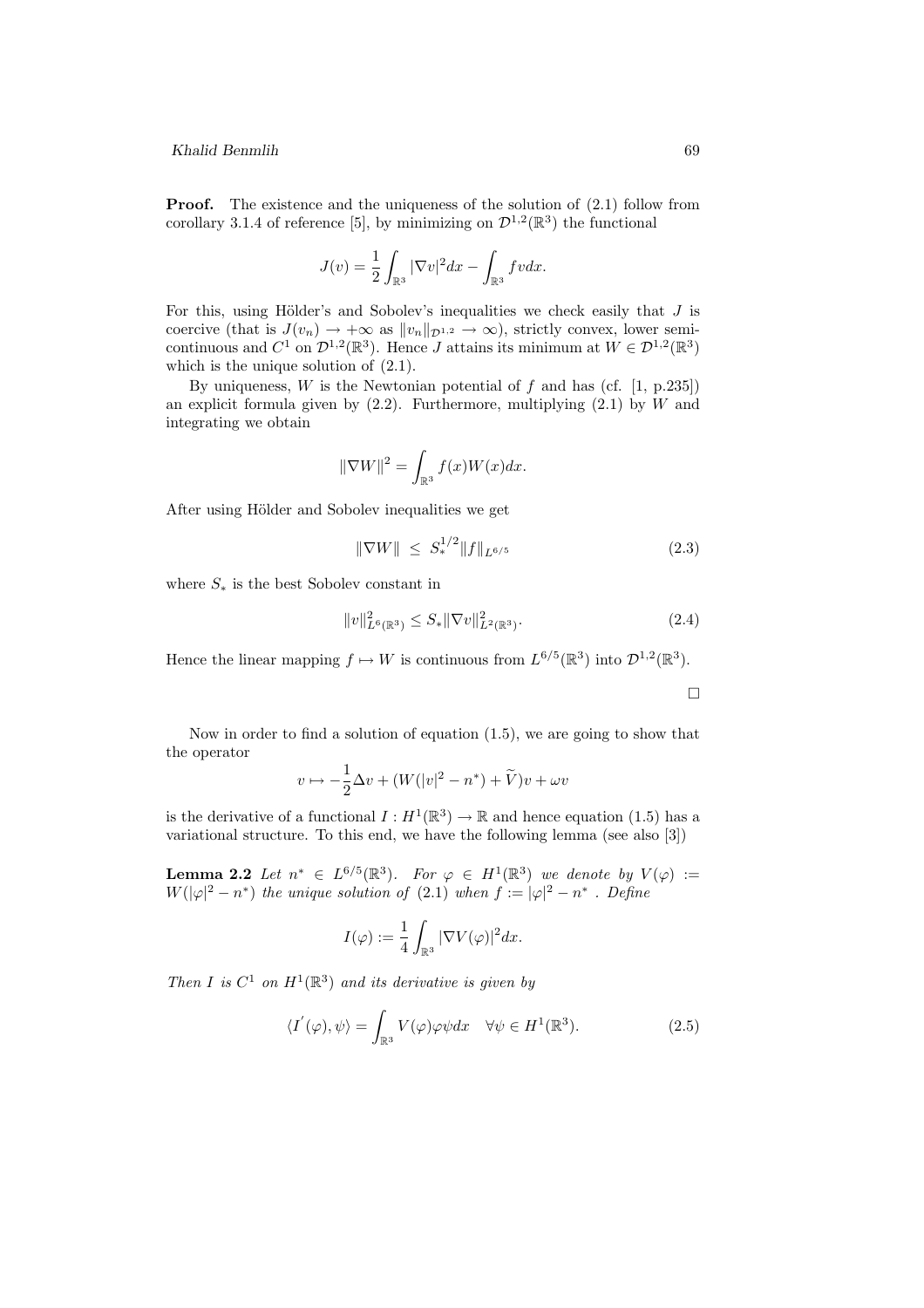**Proof.** Note that if  $\varphi \in H^1(\mathbb{R}^3)$  then, by interpolation,  $|\varphi|^2 \in L^{6/5}(\mathbb{R}^3)$ . So taking  $f = |\varphi|^2 - n^*$  and multiplying the equation (2.1) by  $V(\varphi) := W(|\varphi|^2 - n^*)$ we deduce that  $\|\nabla V(\varphi)\|^2 = \int f(x)V(\varphi)(x)dx$ , and hence in view of (2.2) we get

$$
I(\varphi) = \frac{1}{16\pi} \int \int \frac{(|\varphi|^2 - n^*)(x)(|\varphi|^2 - n^*)(y)}{|x - y|} dx dy.
$$
 (2.6)

Using this expression, we show easily that  $(2.5)$  holds for the Gâteaux differential of *I* i.e. for all  $\varphi, \psi \in H^1(\mathbb{R}^3)$ 

$$
\lim_{t \to 0^+} \frac{I(\varphi + t\psi) - I(\varphi)}{t} = \int_{\mathbb{R}^3} V(\varphi) \varphi \psi \, dx,
$$

and that the mapping  $\varphi \mapsto \varphi V(\varphi)$  is continuous on  $H^1(\mathbb{R}^3)$ . Thus I is Frechet differentiable and  $C^1$  on  $H^1(\mathbb{R}^3)$  and its derivative satisfies (2.5).

At certain steps of our proof of Theorem 1.3, we need some estimates for which we will use the next inequalities.

**Lemma 2.3** (i) If  $\theta \in L^r(\mathbb{R}^3)$  for some  $r \geq 3/2$  then  $\forall \delta > 0$ ,  $\exists C_\delta > 0$  such that

$$
\int_{\mathbb{R}^3} \theta(x) |\varphi(x)|^2 dx \le \delta ||\nabla \varphi||^2 + C_\delta ||\varphi||^2 \quad \forall \varphi \in H^1(\mathbb{R}^3)
$$
\n(2.7)

(*ii*) For all  $\varphi \in \mathcal{D}^{1,2}(\mathbb{R}^3)$  and  $y \in \mathbb{R}^3$  one has

$$
\int_{\mathbb{R}^3} \frac{|\varphi(x)|^2}{|x-y|^2} dx \le 4 \|\nabla \varphi\|^2 \tag{2.8}
$$

(iii) For any  $\delta > 0$  and all  $y \in \mathbb{R}^3$ 

$$
\int_{\mathbb{R}^3} \frac{|\varphi(x)|^2}{|x-y|} dx \le \delta \|\nabla \varphi\|^2 + \frac{4}{\delta} \|\varphi\|^2 \quad \forall \varphi \in H^1(\mathbb{R}^3)
$$
\n(2.9)

**Proof.** In order to prove (i) we show first that (2.7) holds for any  $\theta \in L^{\infty} + L^{3/2}$ and conclude since  $L^r(\mathbb{R}^3) \subset L^\infty(\mathbb{R}^3) + L^{3/2}(\mathbb{R}^3)$  for all  $r \geq 3/2$ . Let  $\theta = \theta_1 + \theta_2$ with  $\theta_1 \in L^{\infty}$  and  $\theta_2 \in L^{3/2}$ . Then for each  $\lambda > 0$  we have

$$
\int_{\mathbb{R}^3} \theta(x) |\varphi(x)|^2 dx \leq ||\theta_1||_{L^{\infty}} ||\varphi||^2 + \lambda \int_{[|\theta_2| \leq \lambda]} |\varphi|^2 dx + \int_{[|\theta_2| > \lambda]} |\theta_2||\varphi|^2 dx
$$
  
\n
$$
\leq (||\theta_1||_{L^{\infty}} + \lambda) ||\varphi||^2 + ||\theta_2||_{L^{3/2}([|\theta_2| > \lambda])} ||\varphi||_{L^6}^2
$$
  
\n
$$
\leq (||\theta_1||_{L^{\infty}} + \lambda) ||\varphi||^2 + S_* ||\theta_2||_{L^{3/2}} ||\nabla \varphi||^2
$$

where  $S_*$  is the best Sobolev constant in (2.4) and  $\theta_2^{\lambda}$  denotes  $\theta_2^{\lambda} := \theta_2 \mathbb{I}_{\{|\theta_2| > \lambda\}}$ . It is clear that  $|\theta_2^{\lambda}| \leq |\theta_2|$  for all  $\lambda > 0$  and that  $\theta_2^{\lambda} \to 0$  pointwise a.e. when  $\lambda \to +\infty$ . Since  $\theta_2 \in L^{3/2}$  then by Lebesgue convergence theorem we infer that  $\|\theta_2^{\lambda}\|_{L^{3/2}}$  converges to zero. Hence for any  $\delta > 0$  there exists  $K_{\delta} > 0$  such that if  $\lambda \geq K_{\delta}$  one has  $S_* ||\theta_2^{\lambda}||_{L^{3/2}} \leq \delta$ . Choosing  $C_{\delta} := ||\theta_1||_{L^{\infty}} + K_{\delta}$  we deduce that (2.7) holds for all  $\theta \in L^{\infty}(\mathbb{R}^3) + L^{3/2}(\mathbb{R}^3)$ .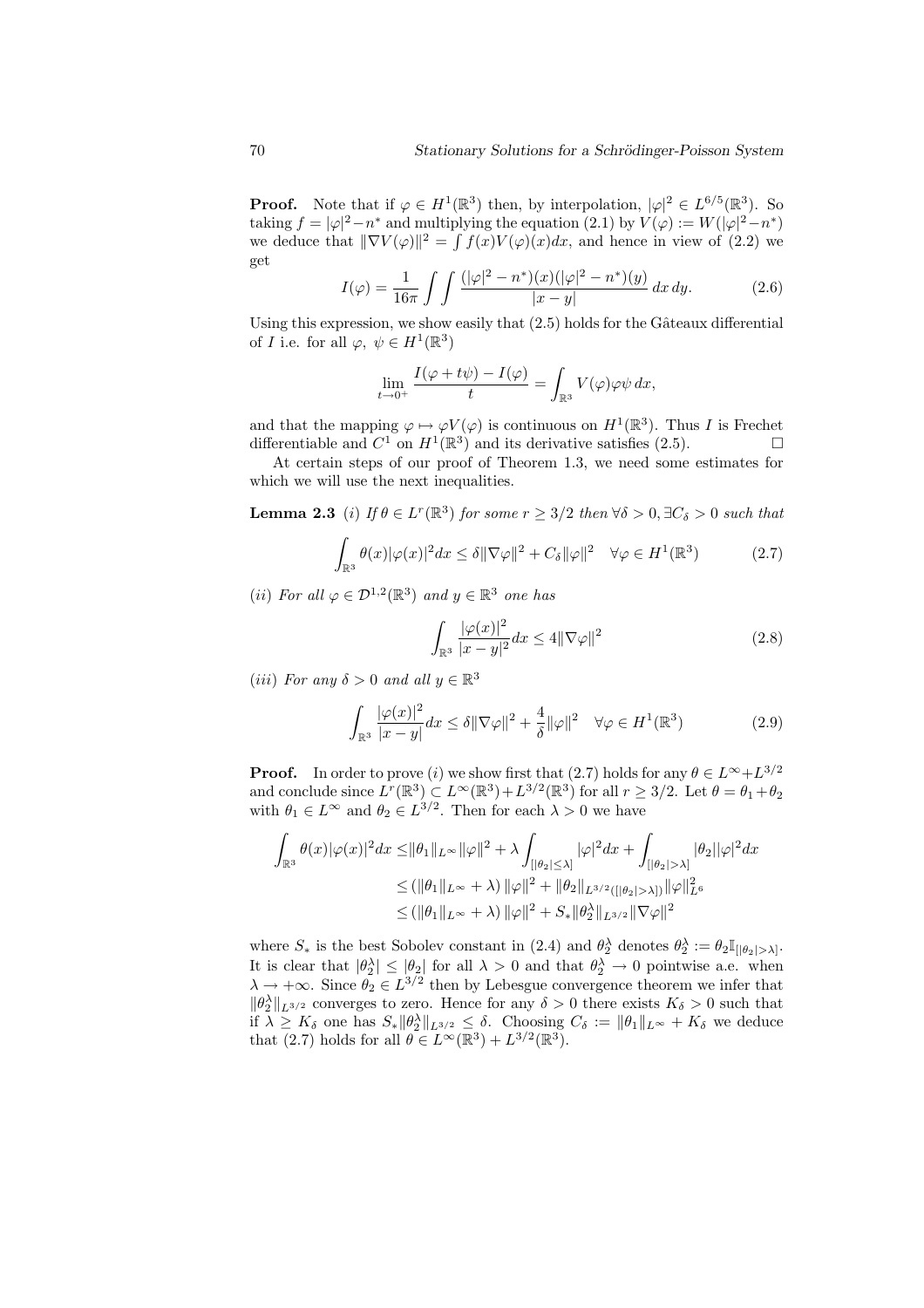Regarding  $(ii)$ ,  $(2.8)$  is the classical Hardy inequality (see [2]). Finally, to show *(iii)* for all  $\delta > 0$  and any  $y \in \mathbb{R}$ , we write

$$
\int_{\mathbb{R}^3} \frac{|\varphi(x)|^2}{|x-y|} dx = \int_{|x-y| < \frac{\delta}{4}} \frac{|\varphi(x)|^2}{|x-y|^2} |x-y| dx + \int_{|x-y| \ge \frac{\delta}{4}} \frac{|\varphi(x)|^2}{|x-y|} dx
$$
\n
$$
\le \frac{\delta}{4} \int_{\mathbb{R}^3} \frac{|\varphi(x)|^2}{|x-y|^2} dx + \frac{4}{\delta} \int_{\mathbb{R}^3} |\varphi(x)|^2 dx
$$

and  $(2.9)$  holds by using Hardy inequality  $(2.8)$ .

**Remark 2.4** Note that  $\tilde{V}$ <sup>-</sup> satisfies the inequality (2.7) i.e.  $\forall \delta > 0 \exists C_{\delta} > 0$ such that

$$
\int_{\mathbb{R}^3} \widetilde{V}^-(x)|\varphi(x)|^2 dx \le \delta \|\nabla \varphi\|^2 + C_{\delta} \|\varphi\|^2 \quad \forall \varphi \in H^1(\mathbb{R}^3). \tag{2.10}
$$

Indeed, by (1.7)  $\tilde{V}$ <sup>-</sup> satisfies the decomposition (1.6). Then for a fixed  $\lambda > 0$ we have

$$
\widetilde{V}^- = \widetilde{V}_{1\lambda}^- + \widetilde{V}_{2\lambda}^-
$$

where for  $i = 1, 2, \widetilde{V}_{i\lambda}^- \in L^s(\mathbb{R}^3)$  for some  $s \in [3/2, \infty]$   $(s = q_0 \text{ or } s = q_\lambda)$ . Hence by Lemma 2.3 each  $\tilde{V}_{i\lambda}^-$  satisfies the inequality (2.7) and consequently  $\tilde{V}^-$  also.

To finish this section we state the following convergence Lemma.

**Lemma 2.5** Let  $\psi \in L^r(\mathbb{R}^3)$  for some  $r > 3/2$ . If  $v_n \to 0$  weakly in  $H^1(\mathbb{R}^3)$ then

$$
\int_{\mathbb{R}^3} \psi(x) v_n^2(x) dx \to 0 \quad as \quad n \to +\infty
$$

**Proof.** Consider the subset of  $\mathbb{R}^3$ ,  $A_\lambda := [|\psi| > \lambda]$  and a compact subset K of  $A_{\lambda}$  suitably chosen later. We write

$$
\int_{\mathbb{R}^3} |\psi|(x) v_n^2(x) dx = \int_{\mathbb{R}^3 - A_\lambda} |\psi| v_n^2 dx + \int_{A_\lambda - K} |\psi| v_n^2 dx + \int_K |\psi| v_n^2 dx
$$
  
\n
$$
\leq \lambda ||v_n||^2 + ||\psi||_{L^r(A_\lambda - K)} ||v_n||_{L^{2r'}(\mathbb{R}^3)}^2 + ||\psi||_{L^r(\mathbb{R}^3)} ||v_n||_{L^{2r'}(K)}^2
$$
  
\n
$$
\leq \lambda C_0 + C_1 ||\psi||_{L^r(A_\lambda - K)} + ||\psi||_{L^r(K)} ||v_n||_{L^{2r'}(K)}^2
$$

where  $\frac{1}{r'} + \frac{1}{r} = 1$ . In the last inequality we used that  $(v_n)_n$  is bounded in  $H^1(\mathbb{R}^3)$  (note that  $2 < 2r' < 6$ ). For a given arbitrary  $\delta > 0$ , we fix first  $\lambda$  such that  $\lambda C_0 \leq \frac{\delta}{2}$  $\frac{3}{3}$ . Next we choose a compact subset  $K \subset A_{\lambda}$  such that

$$
C_1 \|\psi\|_{L^r(A_\lambda - K)} \le \frac{\delta}{3}
$$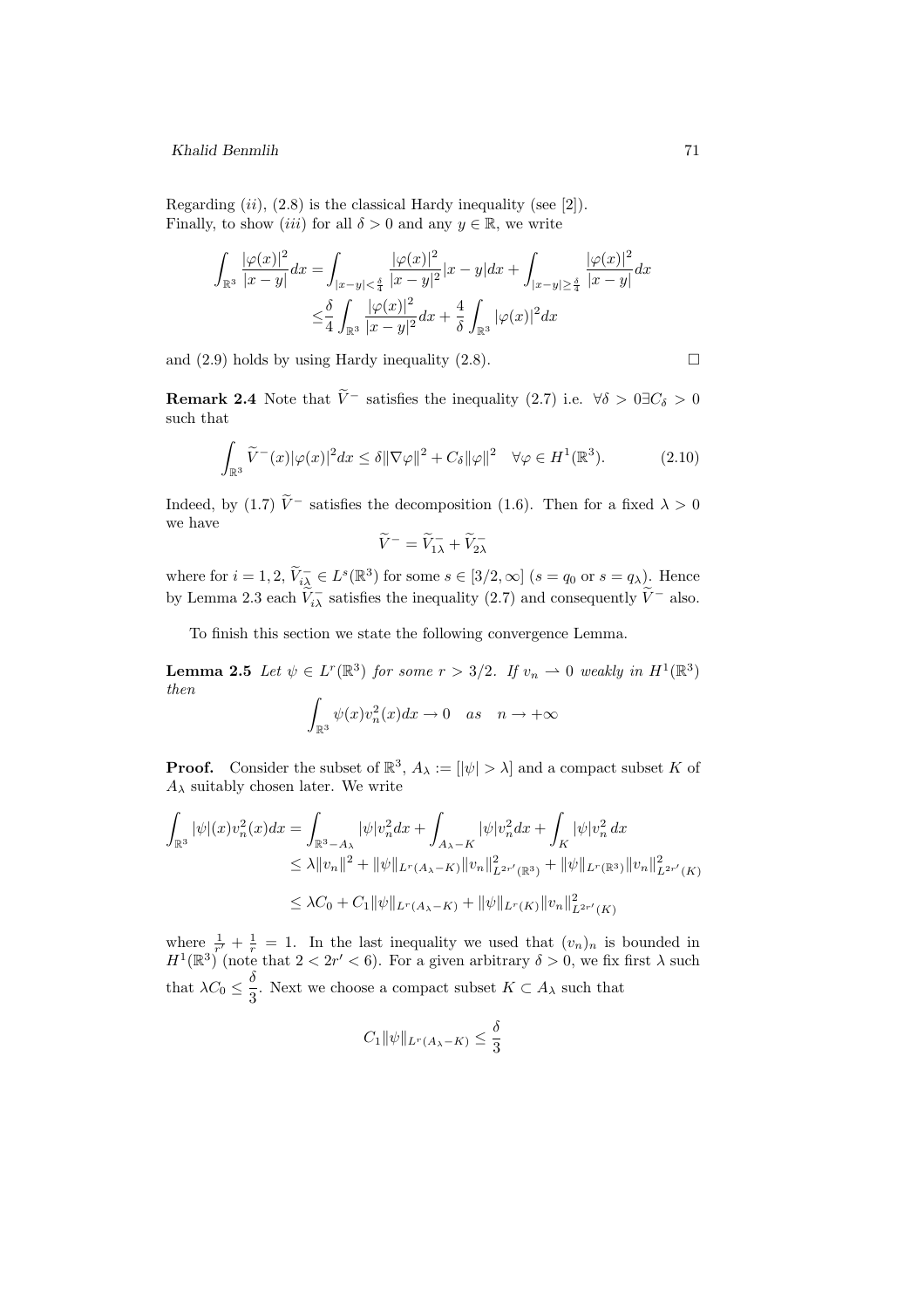and finally since  $v_n \rightharpoonup 0$  in  $H^1(\mathbb{R}^3)$  and  $2 < 2r' < 6$  then up a subsequence  $||v_n||_{L^{2r'}(K)}^2$  converges to 0 and therefore there exists  $N_{\delta} \in \mathbb{N}$  such that for all  $n \geq N_{\delta}$  we get

$$
\|\psi\|_{L^r(K)} \|v_n\|_{L^{2r'}(K)}^2 \le \frac{\delta}{3}
$$

which completes the proof.  $\Box$ 

## 3 Proof of Theorem 1.3

Now we are in position to prove our main result. To this end, we shall minimize the energy functional

$$
E(\varphi) := \frac{1}{4} \int |\nabla \varphi|^2 dx + I(\varphi) + \frac{1}{2} \int \widetilde{V} \varphi^2 dx + \frac{\omega}{2} \int \varphi^2 dx
$$

whose critical points correspond, on account of Lemma 2.2, to solutions of  $(1.5)$ . Using (2.6), we may decompose  $E(\varphi)$  as

$$
E(\varphi) = E_1(\varphi) - E_2(\varphi) + E_3(\varphi) + E(0)
$$
\n(3.1)

where

$$
E_1(\varphi) := \frac{1}{4} \int |\nabla \varphi|^2 dx + \frac{1}{2} \int \widetilde{V}^+ \varphi^2 dx + \frac{\omega}{2} \int \varphi^2 dx
$$
  
\n
$$
E_2(\varphi) := \frac{1}{2} \int \widetilde{V}^- \varphi^2 dx + \frac{1}{8\pi} \int \int \frac{n^*(y)}{|x - y|} \varphi^2(x) dx dy
$$
  
\n
$$
E_3(\varphi) := \frac{1}{16\pi} \int \int \frac{\varphi^2(x)\varphi^2(y)}{|x - y|} dx dy
$$
  
\n
$$
E(0) := \frac{1}{16\pi} \int \int \frac{n^*(x)n^*(y)}{|x - y|} dx dy.
$$

The proof of Theorem 1.3 is divided into the four following Lemmas:

**Lemma 3.1** Let  $\omega > 0$  and  $c \in \mathbb{R}$ . If the set  $[E \leq c]$  is bounded in  $L^2(\mathbb{R}^3)$  then it is also bounded in  $H^1(\mathbb{R}^3)$ .

**Proof.** By the expression (3.1),  $E(\varphi) \leq c$  implies in particular

$$
\frac{1}{4} \|\nabla \varphi\|^2 - E_2(\varphi) \le c_0 \tag{3.2}
$$

where  $c_0 := c - E(0)$  and since the other terms are nonnegative. To estimate  $E_2(\varphi)$  we use (2.9) which gives for any  $\delta > 0$ ,

$$
\int\!\int_{\mathbb{R}^3\times\mathbb{R}^3} \frac{n^*(y)}{|x-y|} \varphi^2(x) dx dy \leq \left(\delta \|\nabla \varphi\|^2 + \frac{4}{\delta} \|\varphi\|^2 \right) \|n^*\|_{L^1}.
$$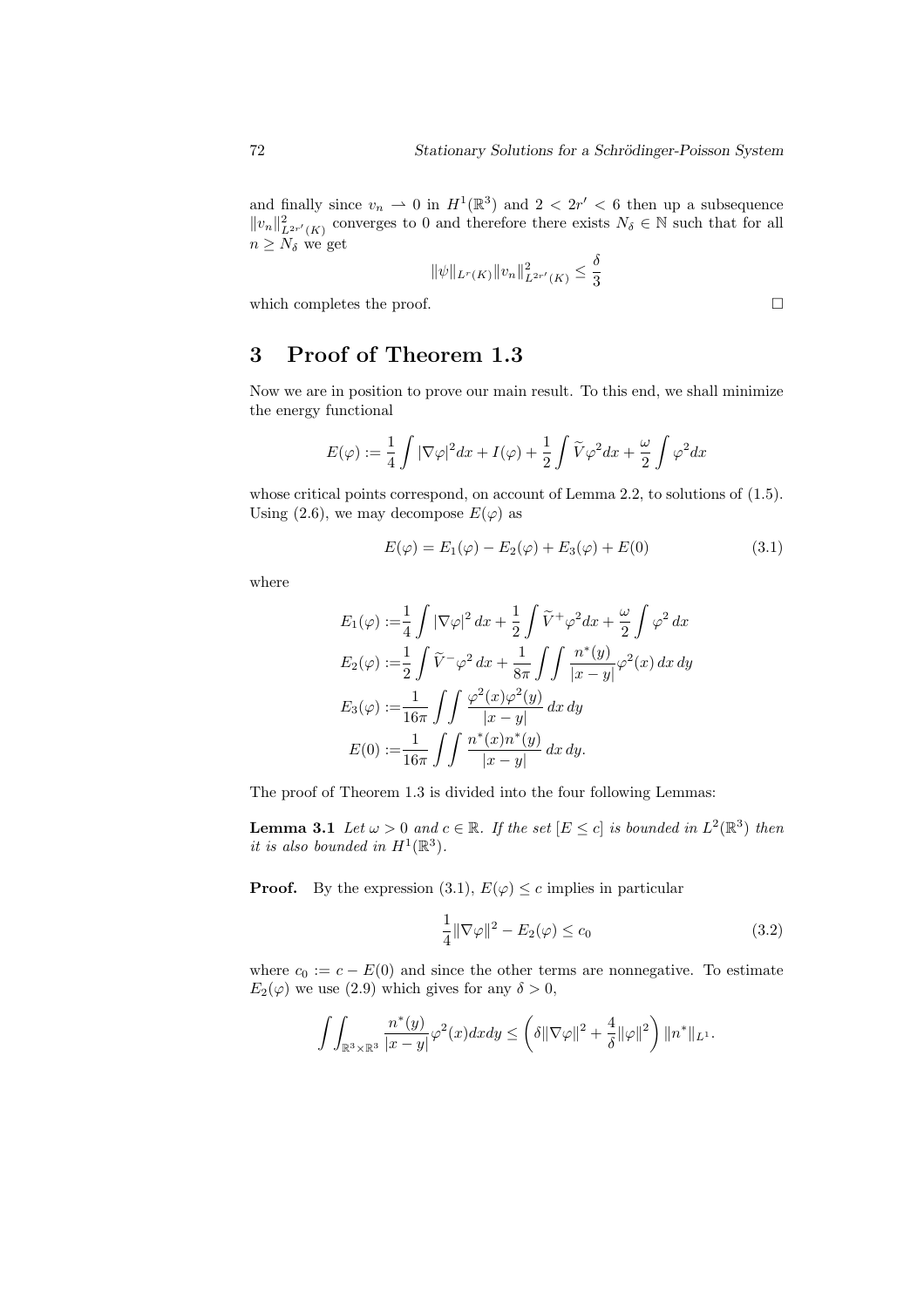Using this inequality, Remark 2.4 and choosing  $\delta$  such that  $\delta\left(\frac{1}{2} + \frac{||n^*||_{L^1}}{8\pi}\right) < \frac{1}{8}$ we obtain

$$
E_2(\varphi) \le \frac{1}{8} \|\nabla \varphi\|^2 + K_0 \|\varphi\|^2 \tag{3.3}
$$

where  $K_0$  is a positive constant. In Consequence (3.2) gives

$$
\frac{1}{8} \|\nabla \varphi\|^2 \le K_0 \|\varphi\|^2 + c_0.
$$

**Lemma 3.2** For all  $\omega > 0$  and  $c \in \mathbb{R}$  the set  $[E \leq c]$  is bounded in  $L^2(\mathbb{R}^3)$ .

**Proof.** Assume by contradiction that there exists a sequence  $(u_j)_j \subset H^1(\mathbb{R}^3)$ such that  $E(u_j) \leq c$  and  $||u_j|| \to +\infty$ . Let  $v_j := u_j/||u_j||$  then  $||v_j|| = 1$  and from  $E(u_i) \leq c$  we get

$$
\frac{1}{4} \int |\nabla v_j|^2 dx - E_2(v_j) + E_3(v_j) \|u_j\|^2 + \frac{\omega}{2} \le \frac{c_0}{\|u_j\|^2}.
$$
 (3.4)

By using the estimate (3.3) for  $\varphi := v_j$  we obtain

$$
\frac{1}{8} \|\nabla v_j\|^2 + E_3(v_j) \|u_j\|^2 + \frac{\omega}{2} \le \frac{c_0}{\|u_j\|^2} + K_0.
$$
 (3.5)

Since  $\omega$  and  $E_3(v_j)$  are nonnegative, this inequality implies that  $(v_j)_j$  is bounded in  $H^1(\mathbb{R}^3)$  and that  $E_3(v_j) ||u_j||^2$  is also bounded; i.e.

$$
\Big(\int\!\!\int_{\mathbb{R}^3\times\mathbb{R}^3}\frac{v_j^2(x)v_j^2(y)}{|x-y|}dxdy\Big)\|u_j\|^2\leq c_1.
$$

Let then  $v \in H^1(\mathbb{R}^3)$  be such that for a subsequence of  $v_j$ , noted again  $v_j$ , we have  $v_j \rightharpoonup v$  weakly in  $H^1(\mathbb{R}^3)$ ,  $v_j \rightharpoonup v$  pointwise almost everywhere and  $v_j^2$ converging to  $v^2$  strongly in  $L^p_{\text{loc}}(\mathbb{R}^3)$  for any  $1 \leq p < 3$ . By Fatou's Lemma we deduce that

$$
\iint_{\mathbb{R}^3 \times \mathbb{R}^3} \frac{v^2(x)v^2(y)}{|x - y|} dxdy \le \liminf_{j \to +\infty} \iint_{\mathbb{R}^3 \times \mathbb{R}^3} \frac{v_j^2(x)v_j^2(y)}{|x - y|} dx dy
$$
  

$$
\le \liminf_{j \to +\infty} \frac{c_1}{||u_j||^2} = 0
$$

and therefore  $v \equiv 0$ . On the other hand, it follows from (3.4) that

$$
\frac{\omega}{2} - E_2(v_j) \le \frac{c_0}{\|u_j\|^2}.
$$
\n(3.6)

Set

$$
h(x) := \tilde{V}^{-}(x) + V^{*}(x)
$$
\n(3.7)

where  $V^*(x) := \frac{1}{4\pi} \int \frac{n^*(y)}{|x-y|}$  $\frac{n^*(y)}{|x-y|}dy$  is the Newtonian potential of  $n^*$  given by Lemma 2.1 . Then (3.6) is equivalent to

$$
\omega - \int_{\mathbb{R}^3} h(x) v_j^2(x) dx \le \frac{2c_0}{\|u_j\|^2} \,. \tag{3.8}
$$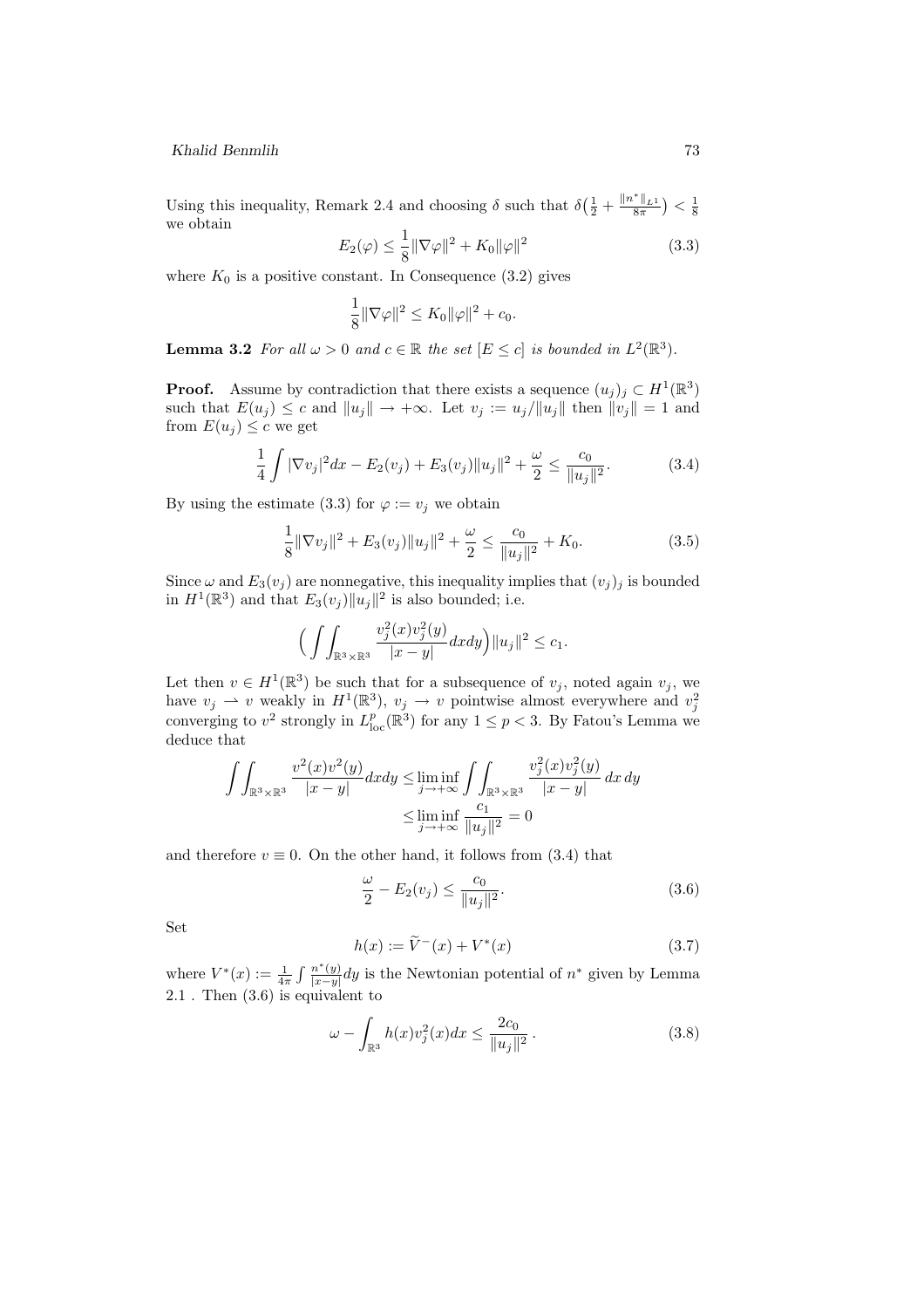Using successively the hypothesis  $(1.7)$  and Lemma 2.5 we may show that

$$
\int_{\mathbb{R}^3} h(x)v_j^2(x)dx \to 0 \quad \text{as } j \to +\infty.
$$
 (3.9)

Passing to the limit in (3.8) we infer that  $\omega \leq 0$  which is a contradiction. In conclusion, any  $(u_j)_j \subset H^1(\mathbb{R}^3)$  such that  $E(u_j) \leq c$  is bounded in  $L^2(\mathbb{R}^3)$ .  $\Box$ 

**Lemma 3.3** For any  $\omega > 0$  the functional E is weakly lower semi-continuous on  $H^1(\mathbb{R}^3)$  and attains its minimum on  $H^1(\mathbb{R}^3)$  at  $u \geq 0$ .

**Proof.** First, to show that the functional  $E$  is weakly lower semi-continuous, remark that in the expression  $(3.1)$  the term  $E_1$  and  $E_3$  are continuous and convex (therefore weakly lower semi-continuous). Then we just have to prove that  $u \mapsto \int_{\mathbb{R}^3} h(x)u^2(x)dx$  is weakly sequentially continuous on  $H^1(\mathbb{R}^3)$  where h is defined by (3.7). Consider  $u_j \rightharpoonup u$  weakly in  $H^1(\mathbb{R}^3)$  and write

$$
\int h(x)u_j^2(x)dx = \int h(x)(u_j - u)^2 dx + 2 \int h(x)u(u_j - u)dx + \int h(x)u^2 dx.
$$

Taking  $(u_i - u)$  instead of  $v_j$  in (3.9) we infer that

$$
\int_{\mathbb{R}^3} h(x)(u_j - u)^2 dx \to 0 \quad \text{as } j \to \infty.
$$

Moreover, similarly to the proof of (3.9) we show that

$$
\int_{\mathbb{R}^3} h(x)u(u_j - u)dx \to 0 \quad \text{as } j \to \infty,
$$

and consequently

$$
\int_{\mathbb{R}^3} h(x)u_j^2(x)dx \to \int_{\mathbb{R}^3} h(x)u^2(x)dx \text{ as } j \to \infty.
$$

This means that  $u \mapsto \int_{\mathbb{R}^3} h(x)u^2(x)dx$  is weakly sequentially continuous on  $H^1(\mathbb{R}^3)$  and therefore E is weakly lower semi-continuous on  $H^1(\mathbb{R}^3)$ .

Next, if we denote  $\mu := \inf \{ E(\varphi) ; \varphi \in H^1(\mathbb{R}^3) \}$  and  $(u_n)_n \subset H^1(\mathbb{R}^3)$  a minimizing sequence then by Lemmas 3.1 and 3.2,  $(u_n)_n$  is bounded in  $H^1(\mathbb{R}^3)$ and therefore there exists  $u \in H^1(\mathbb{R}^3)$  such that  $u_n \rightharpoonup u$  weakly in  $H^1(\mathbb{R}^3)$ . The functional E being weakly lower semi-continuous on  $H^1(\mathbb{R}^3)$  we have

$$
E(u) \le \liminf_{n \to +\infty} E(u_n) = \mu
$$

and consequently  $E(u) = \mu$ . Since E is  $C^1$  on  $H^1(\mathbb{R}^3)$  then  $E'(u) = 0$  and in view of Lemma 2.2,  $u$  is a solution of the equation  $(1.5)$ .

Let us remark finally that by a simple inspection we have  $E(|u|) \leq E(u)$  and therefore we may assume that  $u \geq 0$ .

**Lemma 3.4** There exists  $\omega_* > 0$  such that if  $0 < \omega < \omega_*$  then  $E(u) < E(0)$ and thus  $u \not\equiv 0$ .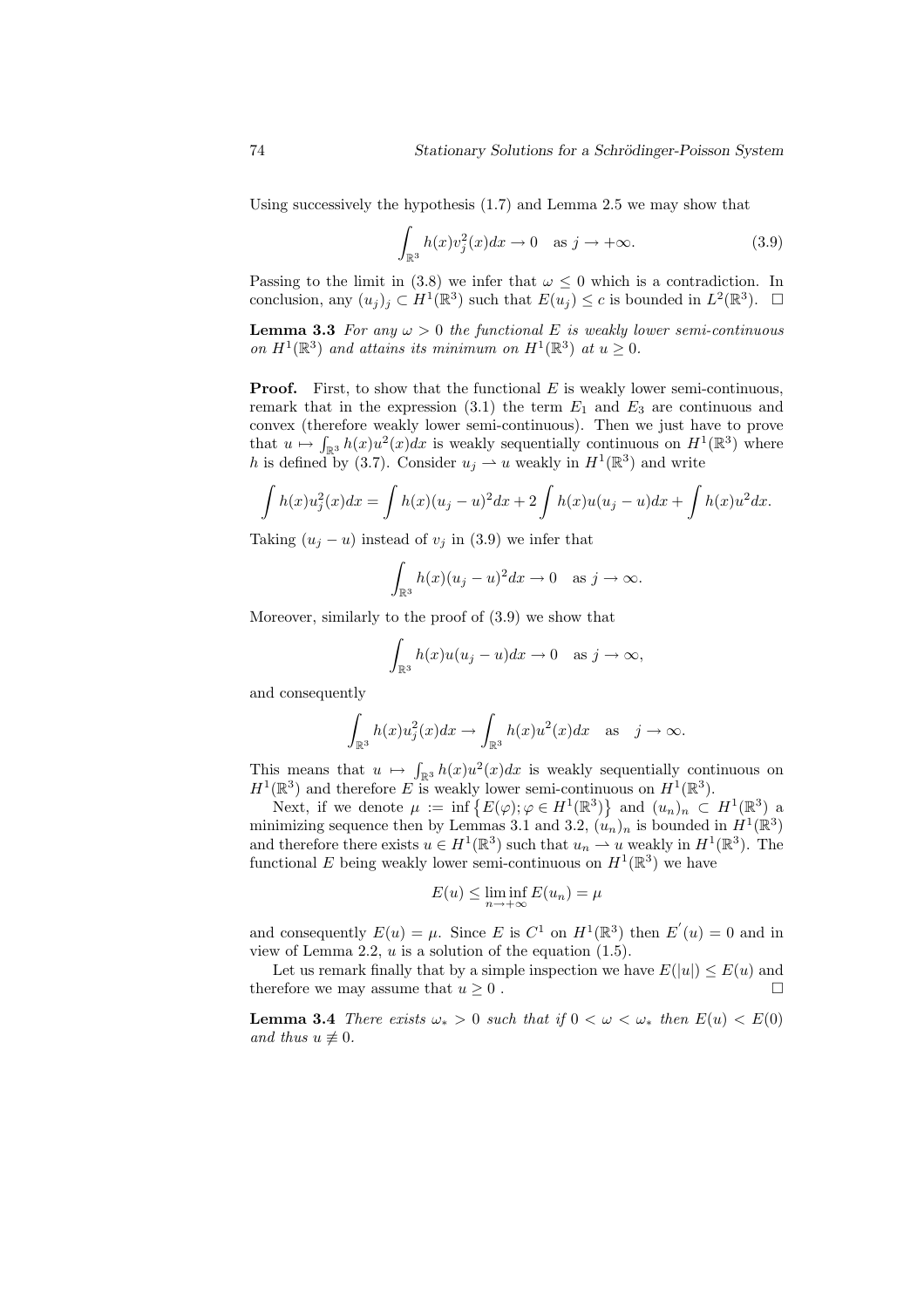**Proof.** Assuming (1.9), there exist  $\mu_1 < 0$  and  $\varphi_1 \in H^1(\mathbb{R}^3)$  such that  $\int |\varphi_1|^2 = 1$  and

$$
\int_{\mathbb{R}^3} |\nabla \varphi_1|^2 dx + \int_{\mathbb{R}^3} \varrho(x) \varphi_1^2(x) dx < \mu_1.
$$

From (3.1) we observe that

$$
\int_{\mathbb{R}^3} |\nabla \varphi|^2 dx + \int_{\mathbb{R}^3} \varrho(x) \varphi^2(x) dx = 4E_1(\varphi) - 4E_2(\varphi) - 2\omega \int_{\mathbb{R}^3} \varphi^2(x) dx.
$$

Then the last inequality gives

$$
E_1(\varphi) - E_2(\varphi) - \frac{\omega}{2} < \frac{\mu_1}{4}.
$$

Now, for  $t > 0$  and using again  $(3.1)$  we compute easily

$$
E(t\varphi_1) - E(0) = t^2 E_1(\varphi_1) - t^2 E_2(\varphi_1) + t^4 E_3(\varphi_1)
$$
  

$$
< \frac{t^2}{4} [(\mu_1 + 2\omega) + 4t^2 E_3(\varphi_1)].
$$

Hence, if  $(\mu_1 + 2\omega) < 0$  there exists  $t_* > 0$  small enough such that for all  $0 < t \leq t_*$ ,

$$
(\mu_1 + 2\omega) + 4t^2 E_3(\varphi_1) < 0.
$$

In other words, setting  $\omega_* := -\mu_1/2$  then if  $0 < \omega < \omega_*$  we have  $E(t\varphi_1) < E(0)$ for  $0 < t \leq t_*$ . Since  $E(u) := \inf \{ E(\varphi) ; \varphi \in H^1(\mathbb{R}^3) \}$ , this implies that  $E(u)$  $E(0)$  and consequently  $u \not\equiv 0$ . The proof of Theorem 1.3 is thus complete.  $\square$ 

**Remark 3.5** If  $n^*$  is nonnegative then we may replace the assumption (1.9) by the next one

$$
\inf \left\{ \int |\nabla \varphi|^2 dx + 2 \int \widetilde{V}(x) \varphi^2 dx ; \int |\varphi|^2 = 1 \right\} < 0
$$

which does not depend on  $n^*$  and implies obviously  $(1.9)$ .

Acknowledgments. The author acknowledges the hospitality of Laboratoire de Mathématiques Appliquées de Versailles (France) where a part of this work was done. He is grateful to Otared Kavian for very valuable discussions and suggestions.

## References

- [1] D. Gilbard & N.S. Trudinger: Elliptic Partial Differential Equations of Second Order; 2nd edition, Springer, Berlin 1983.
- [2] G.H. Hardy, J.E. Littlewood & G. Pólya : *Inequalities*; Cambridge University Press, London 1952.